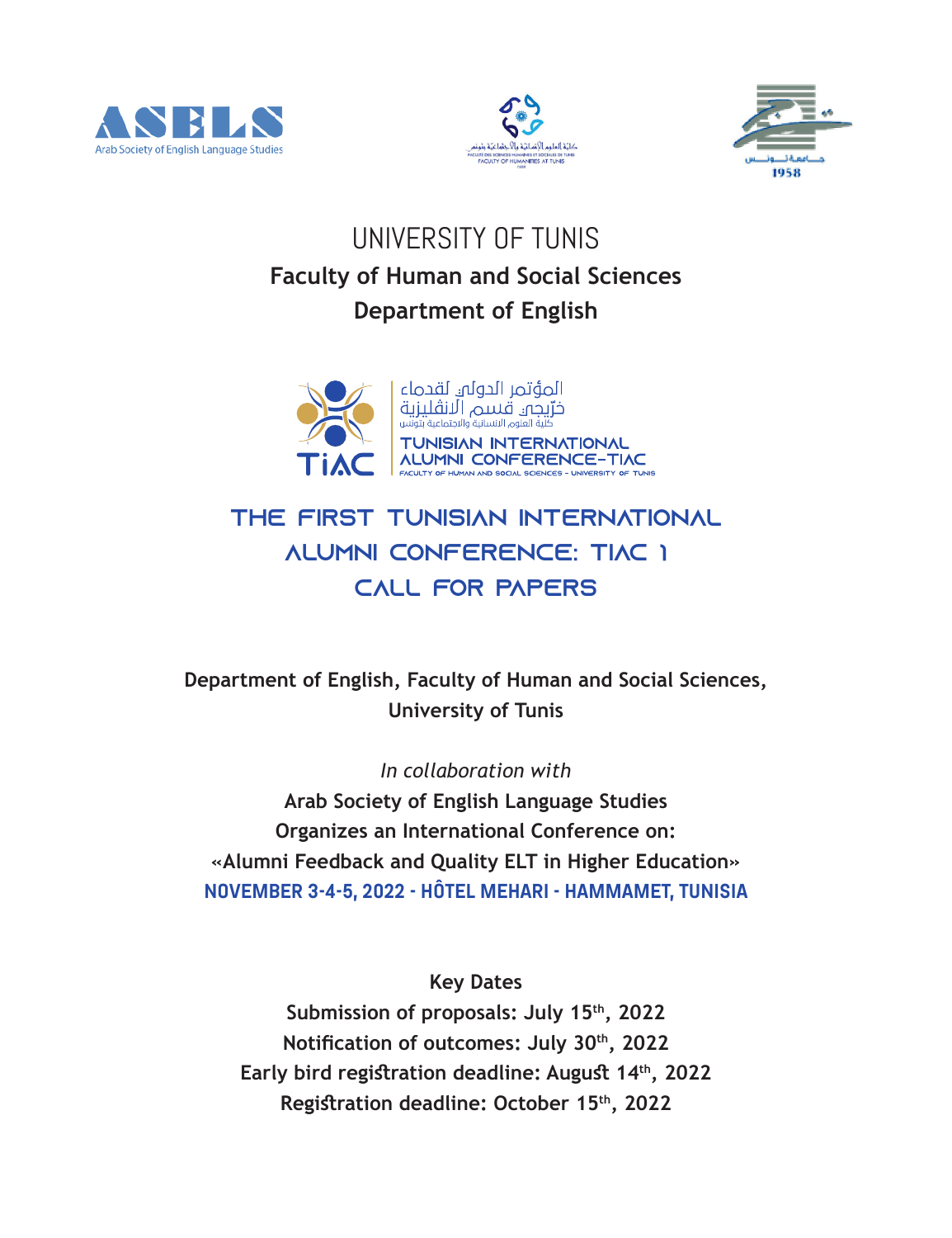It is our pleasure to invite you to the first International Conference titled "Alumni feedback and quality ELT in higher education" dedicated to the 60th anniversary of the first English language Licence (BA) awarded in 1962, six years after independence and four years after inaugurating the University of Tunis.

Ithough the number of past and present students in undergraduate and postgra-Aduate English studies has considerably expanded, alumni voice, contribution and engagement in aid of enhancing the quality of English undergraduate studies have rarely been captured, recorded or capitalized in Tunisia. However, standards for quality assurance in higher education urge universities to rely on graduates' feedback and recommendations to enhance the quality of their academic programs (Guskey, 2007; Labanauskis & Ginevicius, 2017; Leistye & Westerheijden, 2014).

s early as the 1930s, leading higher education institutions, notably in the US, Ahave collected alumni data to track graduates' satisfaction with their academic programs and career development, and cultivate a sense of belonging to their universities (Pace, 1979; Pettit & Litten, 1999). Alumni/ae experiences are a great asset to their alma mater. They provide valuable feedback which could contribute to enhancing the quality of teaching and learning (Delaney, 2004). As this conference is based on the firm belief that the success of an institution depends, in large part, on its graduates, it does not only aim to give the Alumni/ae the chance to reunite with their peers and connect with other alumni and students but also actively engage in the advancement of the English Language studies in the Faculty of Human and Social Sciences, Tunis (FSHST) as well as in other English departments in Tunisia. For a multitude of reasons, establishing an alumni tradition is not common in higher education institutions in Tunisia or in most of the Arab region. Very few higher education institutions have established any form of alumni programs or attempted to cultivate alumni relations. We hope that this conference will inspire these institutions in Tunisia and in the region to establish alumni programs and to capitalize on Alumni feedback, engagement and support.





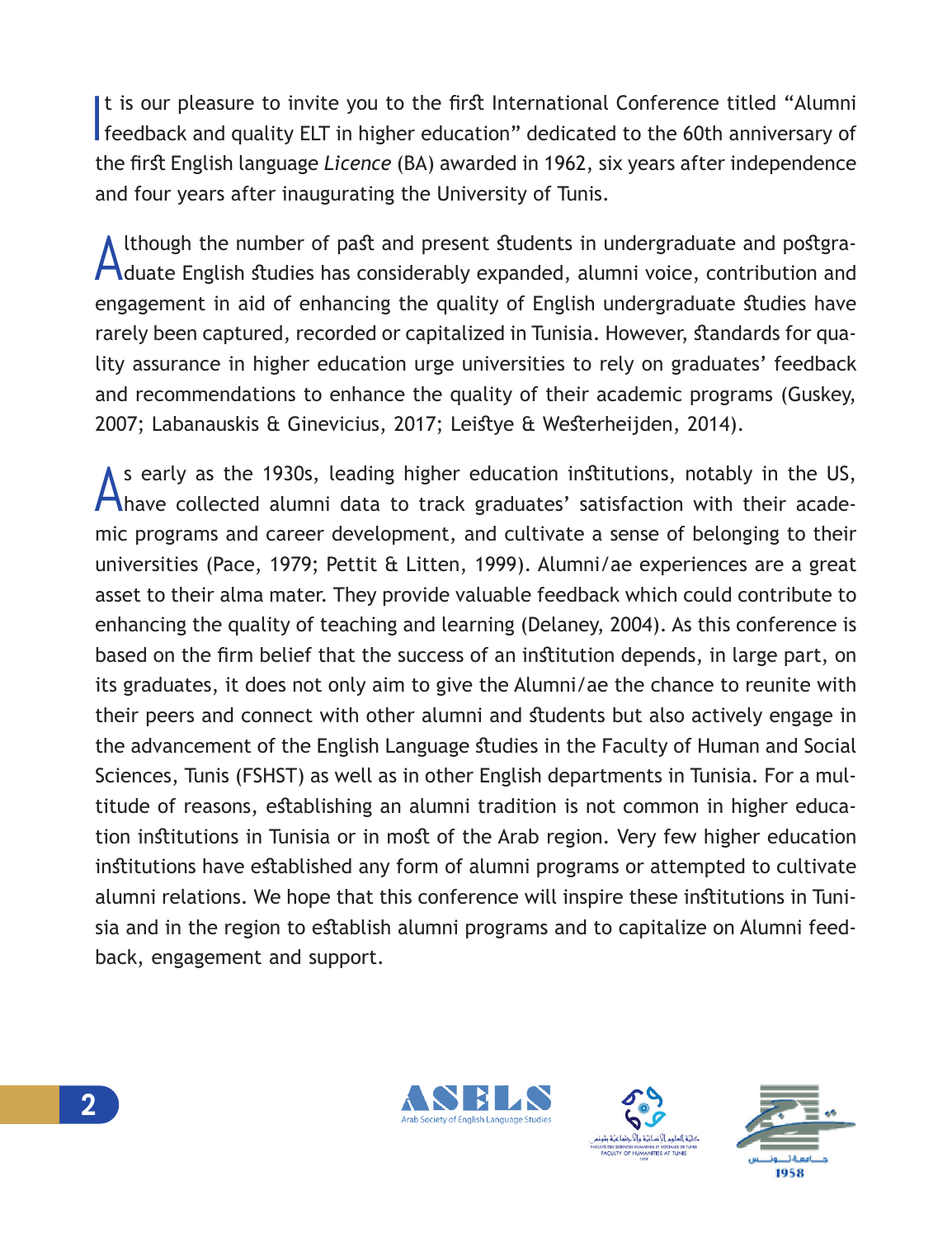The main aim of the conference is to provide a forum for discussion on a broad spectrum of issues pertaining to establishing an alumni tradition and capitalizing on alumni feedback and recommendations for enhancing the quality of ELT programs in higher education.

Therefore, we invite the English department alumni as well as academic researchers in the area of English language studies, quality in higher education, higher education reform, higher education policies as well as alumni research to participate in the event. As we are aware that many other English departments have succeeded in building an alumni tradition all over the world, we would love to hear international colleagues and researchers share their experiences and research.

We are open to a wide range of topics, including but not limited to:

#### 1. International experiences of alumni traditions

- a. Source of feedback on educational programs
- b. Alumni philanthropy
- c. Alumni and quality higher education

### 2. The history of the English department

- a. The French model
- b. The introduction of linguistics
- c. Massification
- d. Globalization

### 3. Students: past, present and future

- a. The changing nature of students
- b. Mature students
- c. International students

#### 4. Academics

- a. Recruiting and training academics
- b. Career prospects for academics



المؤتمر الدولى لقدماء خرّيجه قسم الانڤليزية ر .....<br>كلية العلوم الانسانية والاجتماعية بتونس IISIAN INTERNATIONAL *ALUMNI CONFERENCE-TIAC* -<br>FACULTY OF HUMAN AND SOCIAL SCIENCES - UNIVERSITY OF TUNIS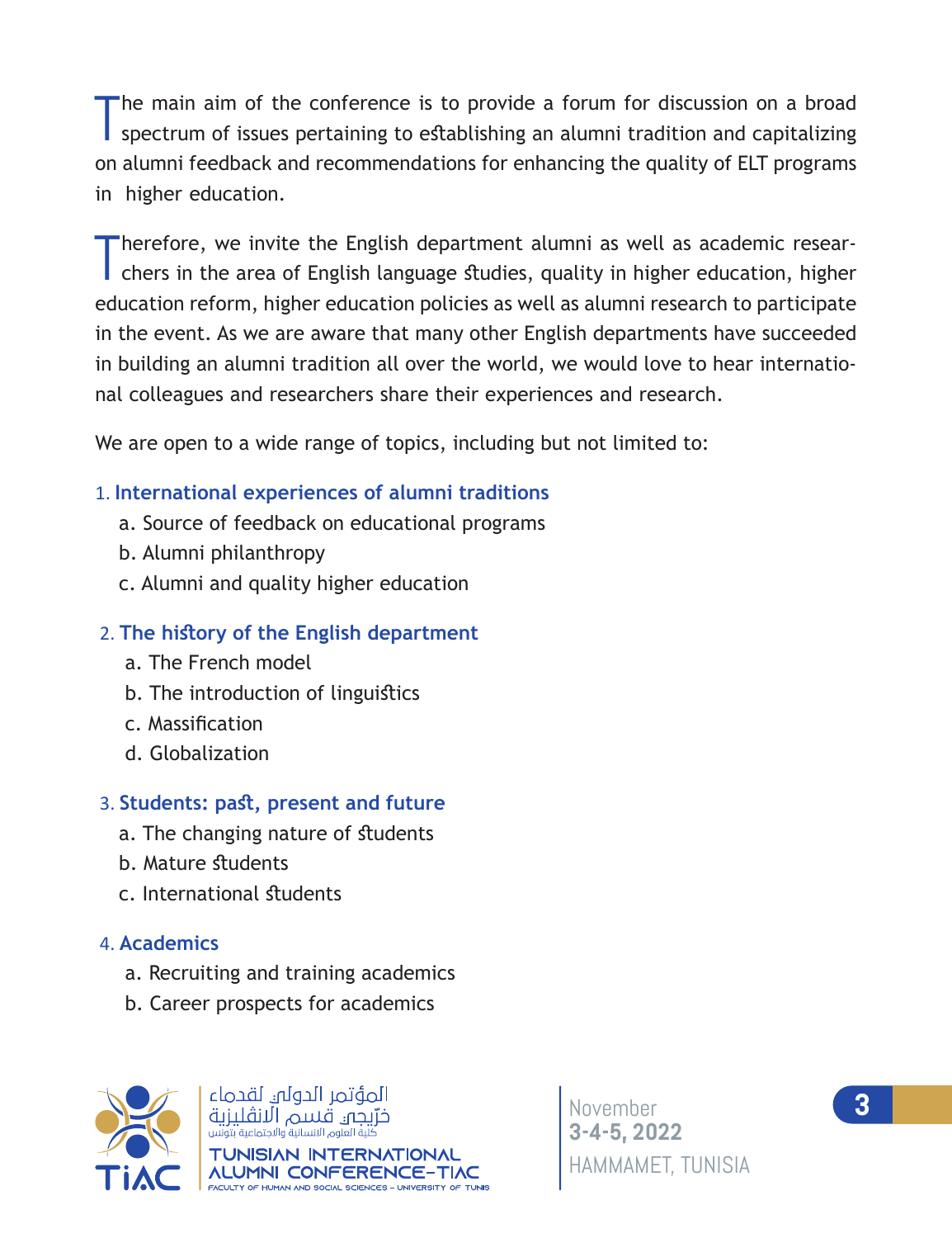c. Past, present and future challenges

### 5. **Undergraduate Studies**

- a. Language skills:
- i. Teaching of the writing skills
- ii. Teaching of the speaking skills
- iii. Teaching of the reading skills
- iv. Teaching of the listening skills
- v. Teaching of grammar
- vi. Teaching of translation
- b. Soft skills
- i. Teachers' and students' perspectives
- ii. Teaching and learning materials
- iii. Learning outcomes
- *c. Civilization* / culture *studies*
- i. Advantages of teaching and learning civilization courses
- ii. Challenges
- iii. Solutions
- d. Linguistics
- i. Advantages of teaching and learning "linguistics" courses
- ii. Challenges
- iii. Solutions
- e. Literature
- i. Advantages of teaching and learning "literature" courses
- ii. Challenges
- iii. Solutions

### 6. **Teaching English to non-English majors**

- a. Serving the needs of other departments
- i. Advantages
- ii. Challenges





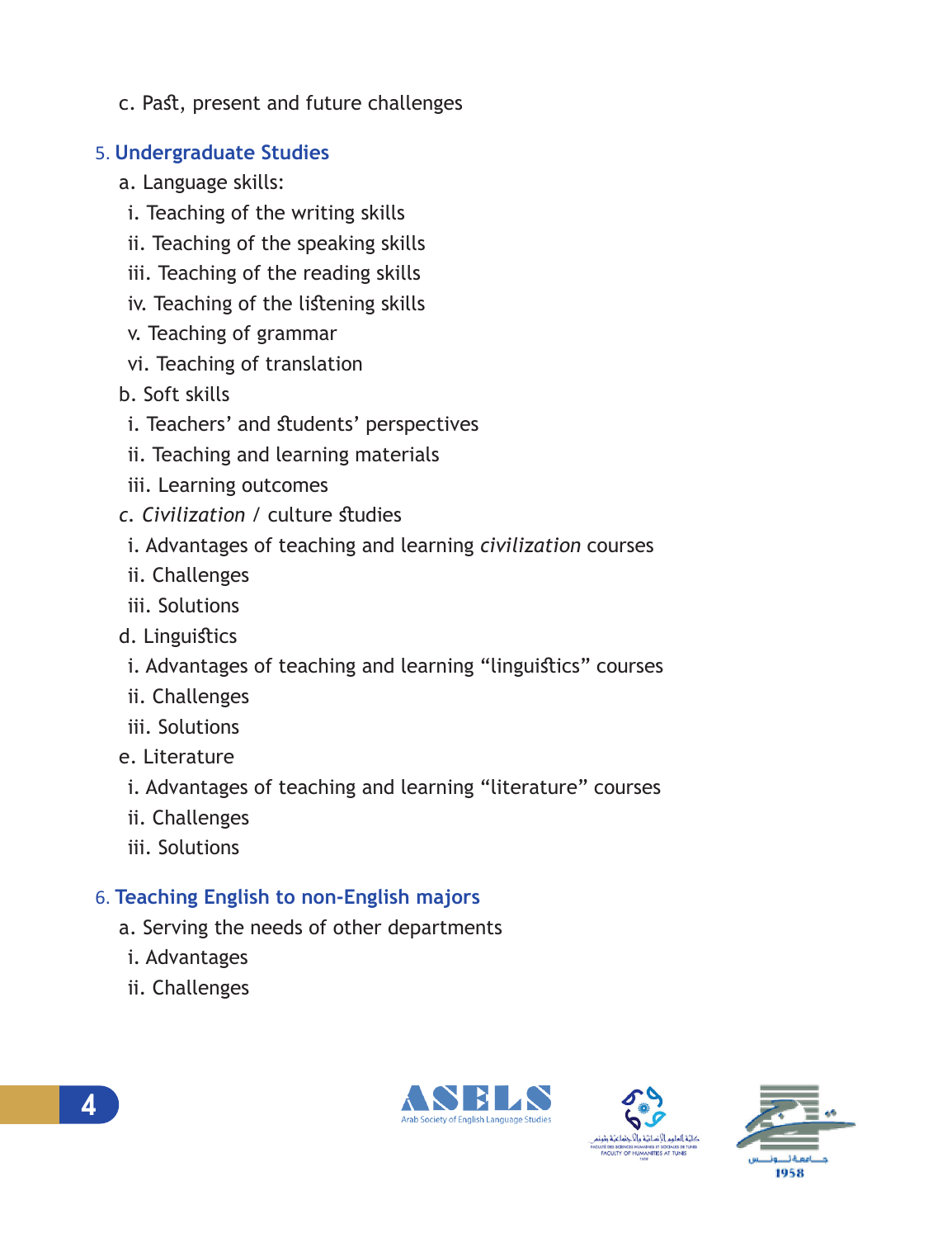iii. Solutions

#### 7. Digital humanities

- a. Computer-Assisted Language Learning (CALL)
- b. Technology-mediated language learning / ICT
- c. Online teaching and learning
- d. Online English language resources
- e. Blended learning

### 8. English language studies and higher education reforms

- a. Different reforms to the English language studies
- b. LMD
- c. Post-2011 reforms

### 9. Graduates' employability

- a. The changing nature of the graduate profile and skills
- b. The nature of the Tunisian job market
- c. Employers' expectations and requirements



المؤتمر الدولى لقدماء خرّيجه قسم الانڤليزية **JISIAN INTERNATIONAL ALUMNI CONFERENCE-TIAC** FACULTY OF HUMAN AND SOCIAL SCIENCES - UNIVERSITY OF TUNIS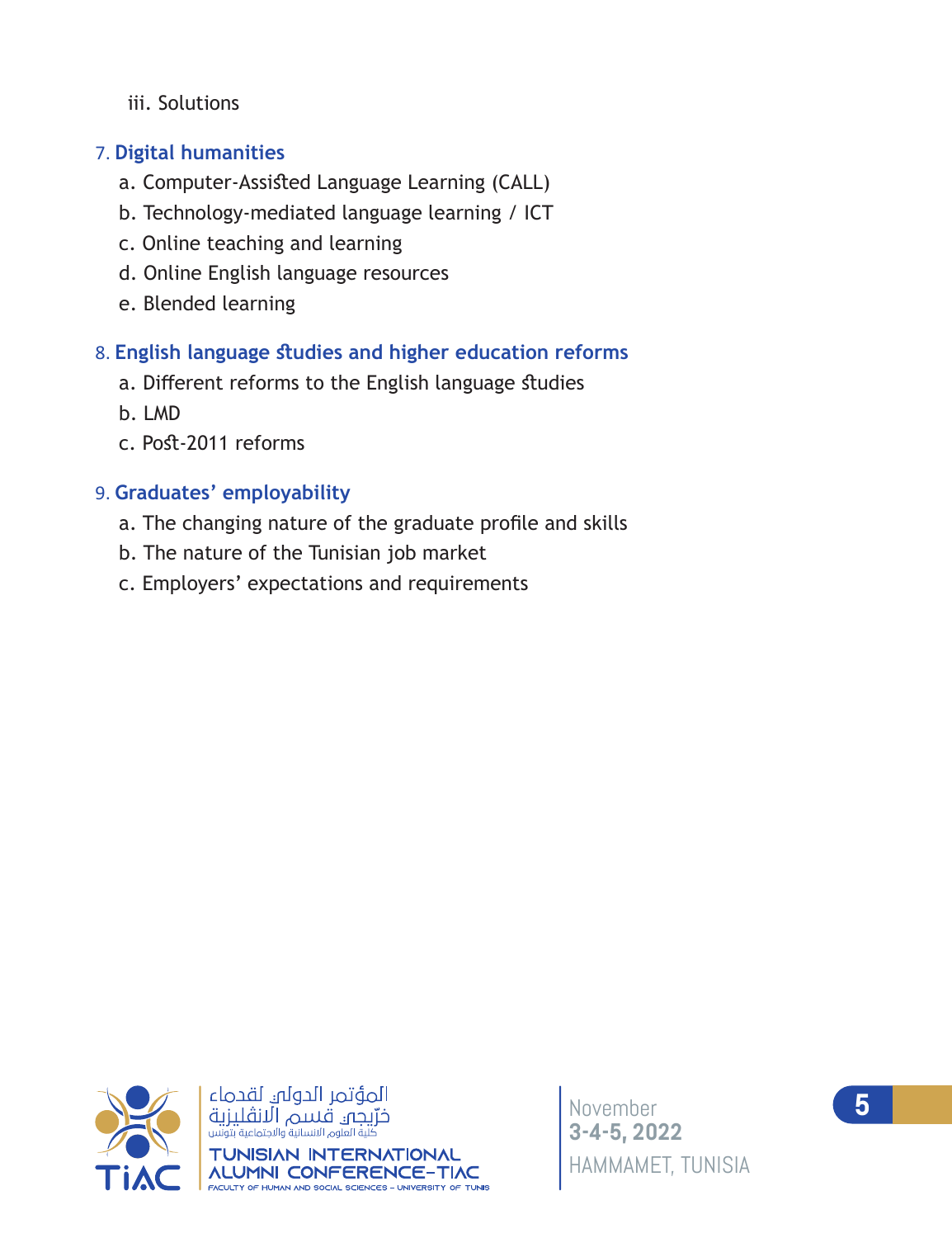# REFERENCES:

*Delaney, A. M. (2004). Ideas to enhance higher education's impact on graduates' lives; alumni recommendations. Tertiary Education and Management, 10(2), 89– 105. https://doi.org/10.1080/13583883.2004.9967120* 

*Guskey, T. R. (2005). Multiple Sources of Evidence: An Analysis of Stakeholders'*  Perceptions of Different Indicators of Student Learning. In ERIC. https://eric. *ed.gov/?id=ED490413* 

Labanauskis, R., & Ginevičius, R. (2017). Role of stakeholders leading to deve*lopment of higher education services. Engineering Management in Production and Services, 9(3), 63–75. https://doi.org/10.1515/emj-2017-0026* 

Leisyte, L., Westerheijden, D., Epping, E., Faber, M., & De Weert, E. (2013). *Stakeholders and Quality Assurance in Higher Education. https://ris.utwente.nl/ ws/files/6152965/Stakeholders-QA-IBAR-CHER2013.pdf* 

**Pace, C. R.** (1979b). Measuring outcomes of college: fifty years of findings and recommendations for the future. In Open WorldCat. Jossey-Bass. https://www. worldcat.org/title/measuring-outcomes-of-college-fifty-years-of-findings-and*recommendations-for-the-future/oclc/5565635* 

Pettit, J., & Litten, L. H. (1999). A new era of alumni research: improving institutional performance and better serving alumni. Jossey-Bass Publishers.

## ABSTRACT SUBMISSION

We invite proposals for contributions that discuss different aspects of alumni feed-<br>back and its impact on enhancing the quality of teaching and learning in higher education especially in regions that have not yet established an alumni tradition.





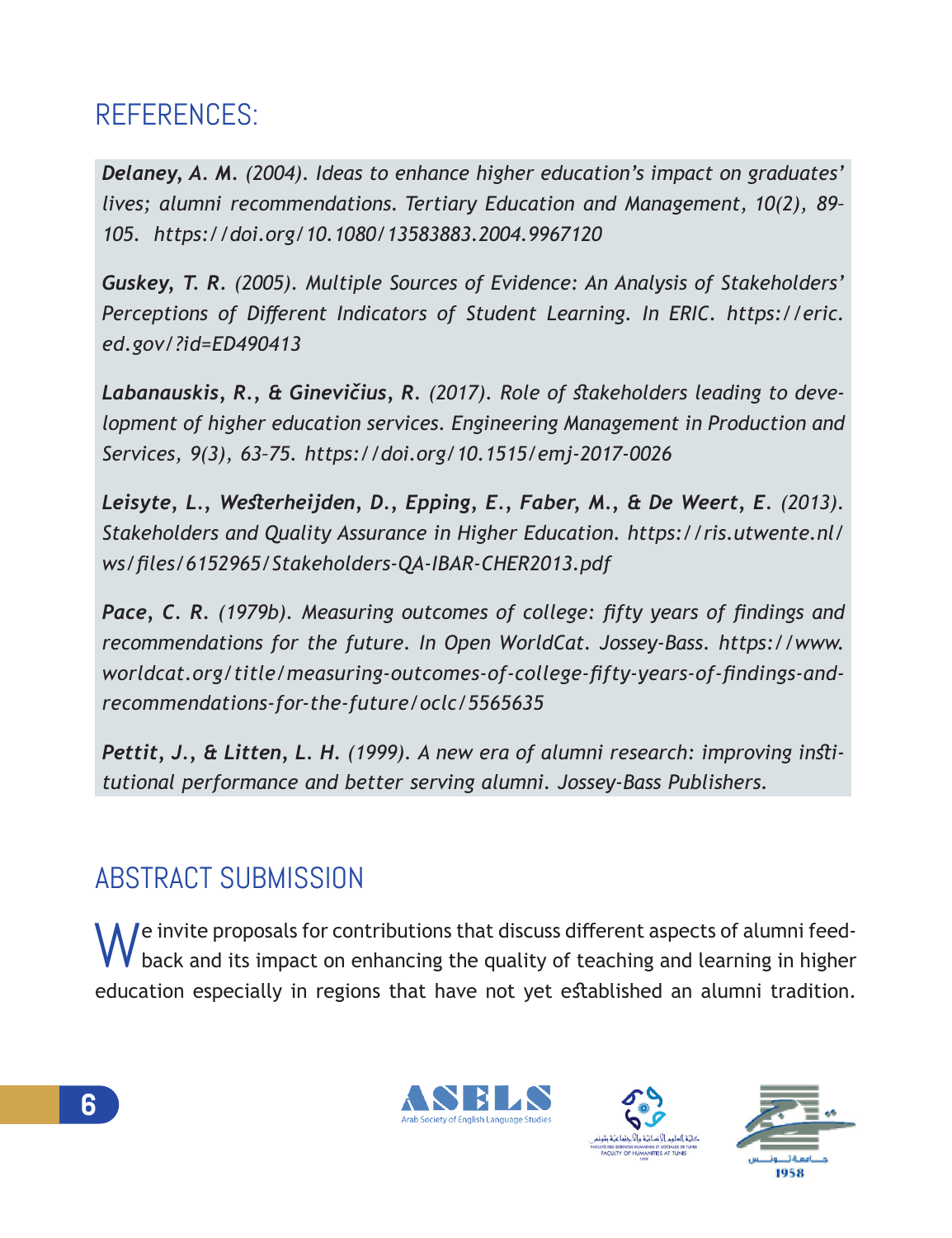All proposals will be subject to double-blind peer review. Authors will be notified of the outcome of the process by July 30th, 2022.

Papers will be selected primarily based on academic merit, but we also hope to have a program where many English Language Studies cohorts (including current Ph.D. students) are represented. To submit a paper, send a short bio and a 250-word abstract (excluding references) to easy abstracts before July 15th, 2022. http://linguistlist.org/easyabs/TIAC1

### PUBLICATIONS FROM THE CONFERENCE

resenters who wish to have their final papers considered for publication should submit a copy by mail no later than November 5 th 2022.

### REGISTRATION

**Dookings fully paid** prior to August 14<sup>th</sup>, 2022 qualify for our Early Bird Fees.

The Alumni reunion will take place on Thursday, November  $3<sup>rd</sup>$ , 2022 in "Place Rouge" at the Faculty of Human and Social Sciences, Blyd 9 Avril 1938 Tunis. The academic conference will be held in Hotel Mehari Hammamet on Friday 4<sup>th</sup> and Saturday  $5<sup>th</sup>$ , 2022.

*The reunion day* will start at 9:00 in the Faculty and will include plenary sessions on the history of the English department as well as Alumni panel sessions discussing different changes that the English department has been undergoing. The aim of the first day is not only to enable at least three generations of the department graduates to reunite for the first time but also to create an opportunity for the younger graduates and current students to strengthen their sense of belonging to their university, think of possible career options and liaise with fellow alumni. Besides coffee and lunch breaks, a special networking time will be scheduled in the afternoon. The first edition of the Alumni book will be presented during the gala dinner on Thursday





November **7 3-4-5**, HAMMAMET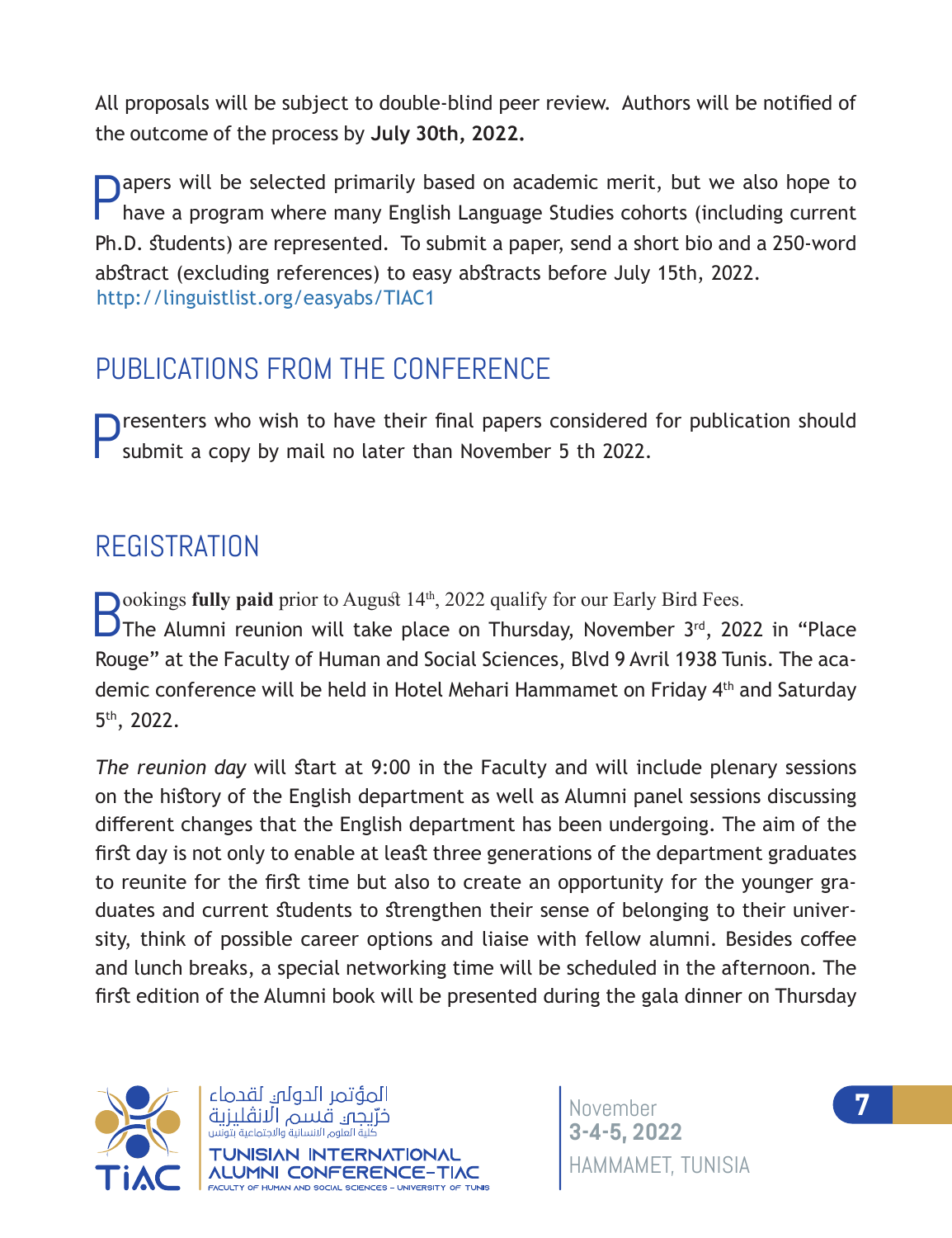November 3rd. All alumni are strongly encouraged to join the academic conference that is going to be held on Friday  $4<sup>th</sup>$  and Saturday November  $5<sup>th</sup>$ , 2022 at Mehari Hotel, Hammamet. The main aim of the conference is to build interaction between the department's alumni and different international and Tunisian researchers and academics.

## CONFERENCE FEES

**D**ookings fully paid prior to August 14<sup>th</sup>, 2022  $\mathbf D$  qualify for our Early Bird Fees.

## RESIDENTIAL RATES

#### **International participants**

| <b>OPTIONS</b>                          | <b>EARLY BIRD</b> | <b>STANDARD</b> |
|-----------------------------------------|-------------------|-----------------|
| nights 2                                | 300\$             | 370\$           |
| Conference participation only<br>1 day  | 100\$             | 125\$           |
| Conference participation only 2<br>days | 200\$             | 250\$           |
| Additional night                        | 100\$             | 120\$           |
| Accompanying people                     | per night 100\$   | 120\$           |
| Single room supplement                  | 30\$              |                 |

*Children: 02-12 years: 50%*







**8**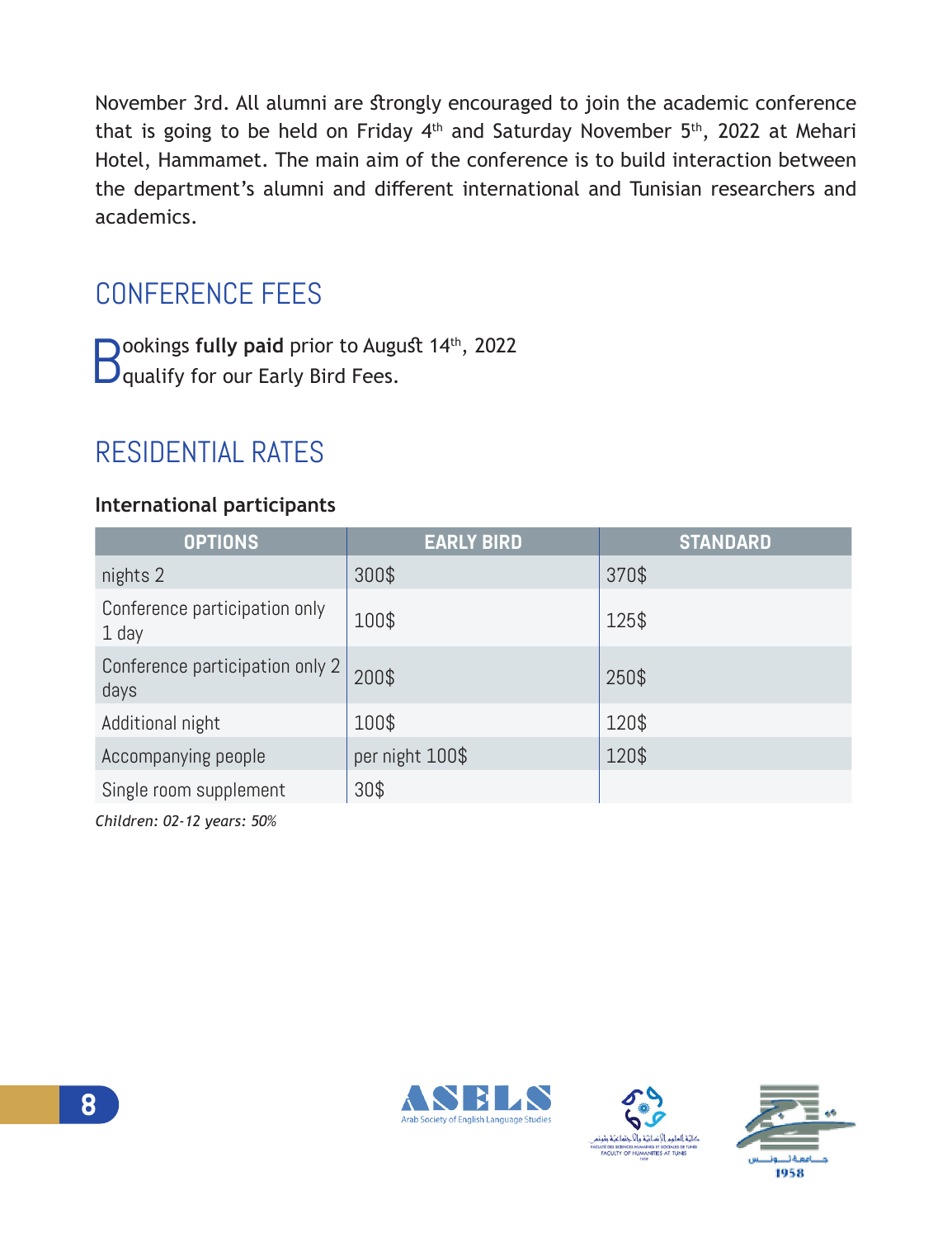#### **Tunisian participants**

| <b>OPTIONS</b>                          | <b>EARLY BIRD STANDARD</b> |                |
|-----------------------------------------|----------------------------|----------------|
| nights 2                                | <b>TND 300</b>             | <b>TND 370</b> |
| Conference participation only 1<br>day  | <b>TND 100</b>             | <b>TND 150</b> |
| Conference participation only 2<br>days | <b>TND 200</b>             | <b>TND 250</b> |
| Additional night                        | TND per night 100          | <b>TND 120</b> |
| Accompanying people                     | <b>TND 100</b>             | <b>TND 120</b> |
| Single room supplement                  | <b>TND 30</b>              |                |

#### *Full-time students*

| <b>OPTIONS</b>                                    | <b>EARLY BIRD STANDARD</b> |                |
|---------------------------------------------------|----------------------------|----------------|
| nights 2                                          | <b>TND 240</b>             | <b>TND 300</b> |
| Conference participation only $1   TND 80$<br>day |                            | <b>TND 120</b> |
| Conference participation only 2   TND 160<br>days |                            | <b>TND 240</b> |
| Additional night                                  | TND per night 100          | <b>TND 120</b> |
| Single room supplement                            | <b>TND 30</b>              |                |

The full conference fees include two nights full board in a double room at Hotel Mehari<br>Hammamet (Friday 4<sup>th</sup> and Saturday, November 5th, 2022), attendance at conference, two Hammamet (Friday 4<sup>th</sup> and Saturday, November 5th, 2022), attendance at conference, two lunches, two coffee breaks, and two dinners.

# PAYMENT TERMS AND CONDITIONS

Registration confirmation and hotel reservation will be made upon receipt of the<br>Rivequest by Email to alumniconf1@gmail.com as proof of payment. Payment can be made by Bank transfer using the following bank details:



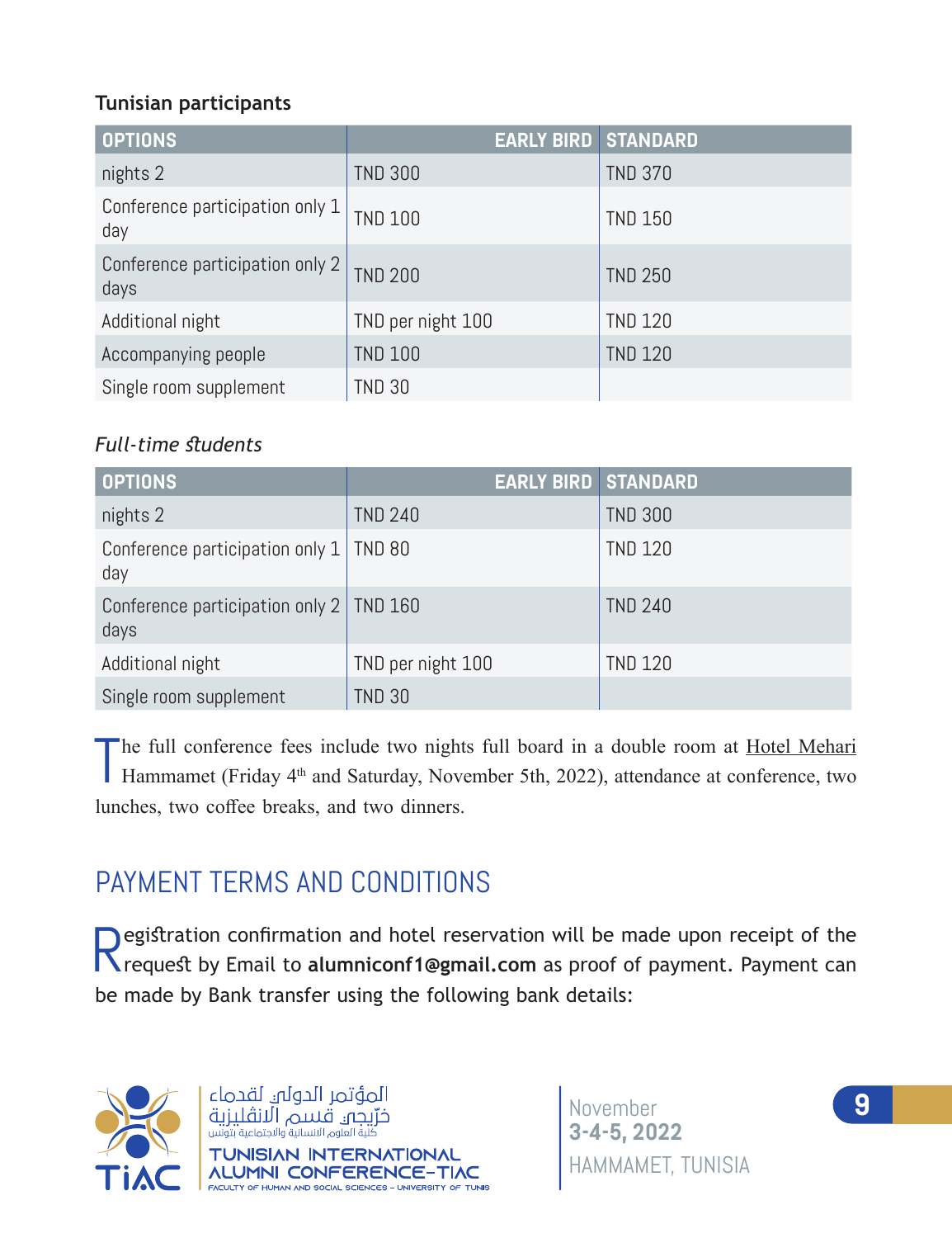Account name: TNFM **LA POSTE** RIB: 17001000000198488087 IBAN: TN591700100000198488087 CODE SWIFT/BIC DE L'ONP: I PTNTNTT Payment reference: Participant alumni conference 2022

NB: Please send us a scanned copy of the Bank Transfer Order by Email to alumniconf1@gmail.com to confirm your participation, book your accommodation and schedule your presentation at the conference.

# **TRANSPORT FROM THE AIRPORT**

Transfer by car from Tunis Carthage airport to the hotel costs 150 TND each way (3 passengers max) and from Enfidha airport to the hotel 130 TND.

# CANCELLATION POLICY

 $\bigcap$  ookings made prior to August 14<sup>th</sup>, 2022 will be refunded if canceled by October  $\Box$ 15<sup>th</sup>, less an administration fee of 50\$ for internationals and 50 TND for Tunisians. Bookings canceled after October 15<sup>th</sup> cannot be refunded but a substitute delegate can be added.

hould you have any queries concerning the conference or the accommoda-**I** tion, please do not hesitate to email alumniconf1@gmail.com or Tel/WhatsApp 0021698358930







10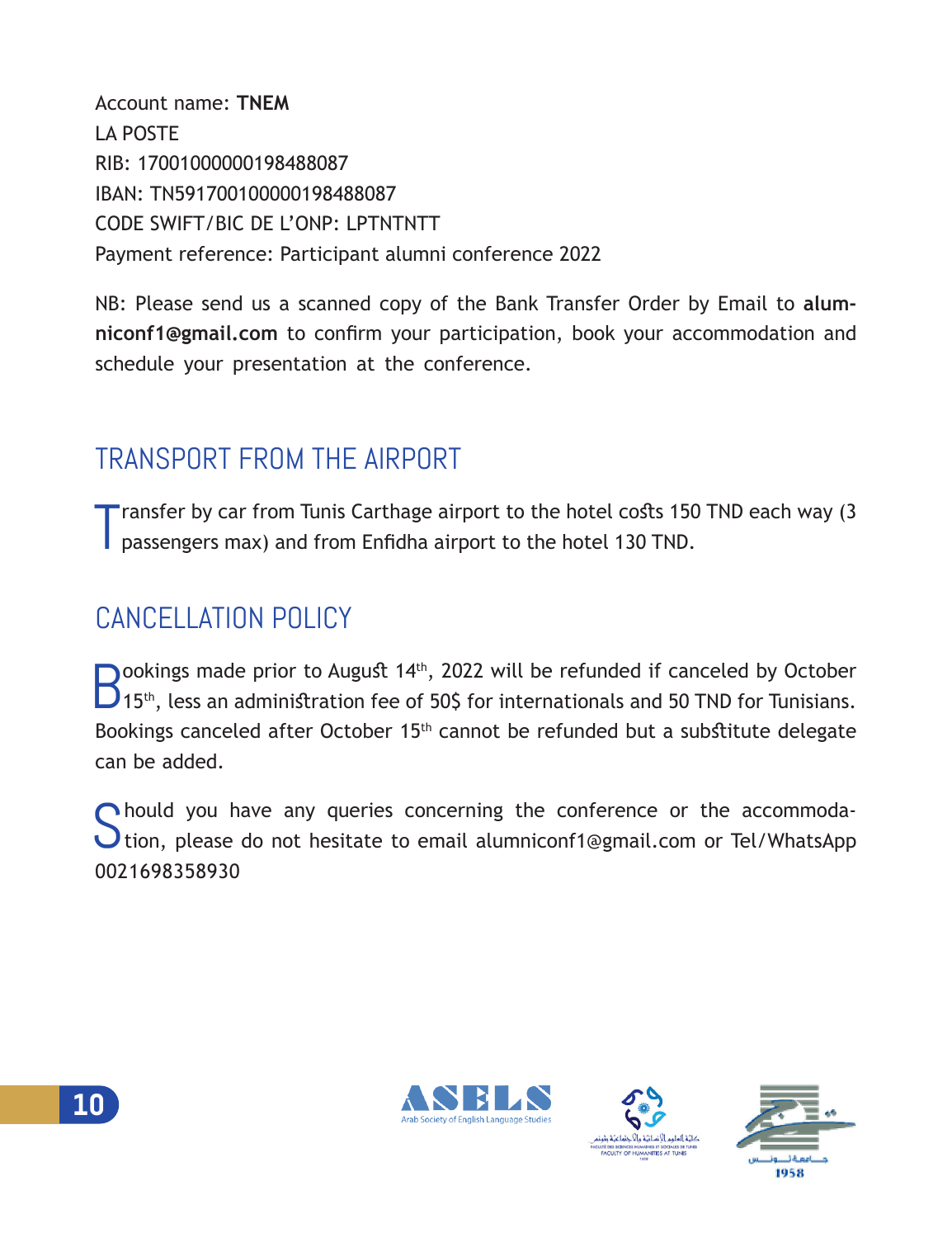## ORGANIZING COMMITTEE

#### Conference chair: Raoudha Ben Othman

Afef Labben **Industrial Deli** Dhia Dali **Naha Mkaouem** Almontassar Bellah Tajeb Chaima Ben Amor Nadia Hamrouni Asma El Kefi Hanene Zoghlami Najla Meddeb Awatef Ben Smida + Hela Turki + Hourchene Sadkaoui %HFKLU0HFKUJXL ,PHQH%RXMLGHQH .DZWKHU&KDWWL Olfa Boukraa **2008** Soumaya Boughanmi

#### **Scientific Committee**

| Abdelwahab Ben Hfaeidh  | Department of Sociology, FSHST, University of Tunis  |
|-------------------------|------------------------------------------------------|
| Abedennebi Ben Beya     | English department, FSHST, University of Tunis       |
| Adel Hannachi           | English department, ISSH, University of Jendouba     |
| Afef Labben             | English department, FSHST, University of Tunis       |
| Ahlem Selmi             | English department, ISSHT, University Tunis El Manar |
| Akila Sellami Baklouti  | English department, FLSH, University of Sfax         |
| Anouar Ben Hafsa        | English department, FSHST, University of Tunis       |
| Ezzeddine Saidi         | English department, Higher Institute of Language,    |
|                         | University of Gabes                                  |
| <b>Faiza Derbel</b>     | English department, FLM, University of Manouba       |
| Hanene Zoghlami         | English department, FSHST, University of Tunis       |
| Hela Turki              | English department FSHST University of Tunis         |
| Hassan Zriba            | English department, ISEAH, University of Gafsa       |
| Lotfi Sayahi            | University at Albany, State University of New York   |
| Mimoun Melliti          | English department; FLSH, University of Kairaouan    |
| Mohamed Jabeur          | English department, ISLT, University of Carthage     |
| Mohamed Riadh Ben Rejeb | Department of Psychology, FSHST, University of Tunis |
| Mohamed Salah Harzallah | English department, FLSH, University of Sousse       |



المؤتمر الدولى لقدماء TUNISIAN INTERNATIONAL *ALUMNI CONFERENCE-TIAC* FACULTY OF HUMAN AND SOCIAL SCIENCES - UNIVERSITY OF TUNIS

November **11 3-4-5, 2022**  HAMMAMET, TUNISIA